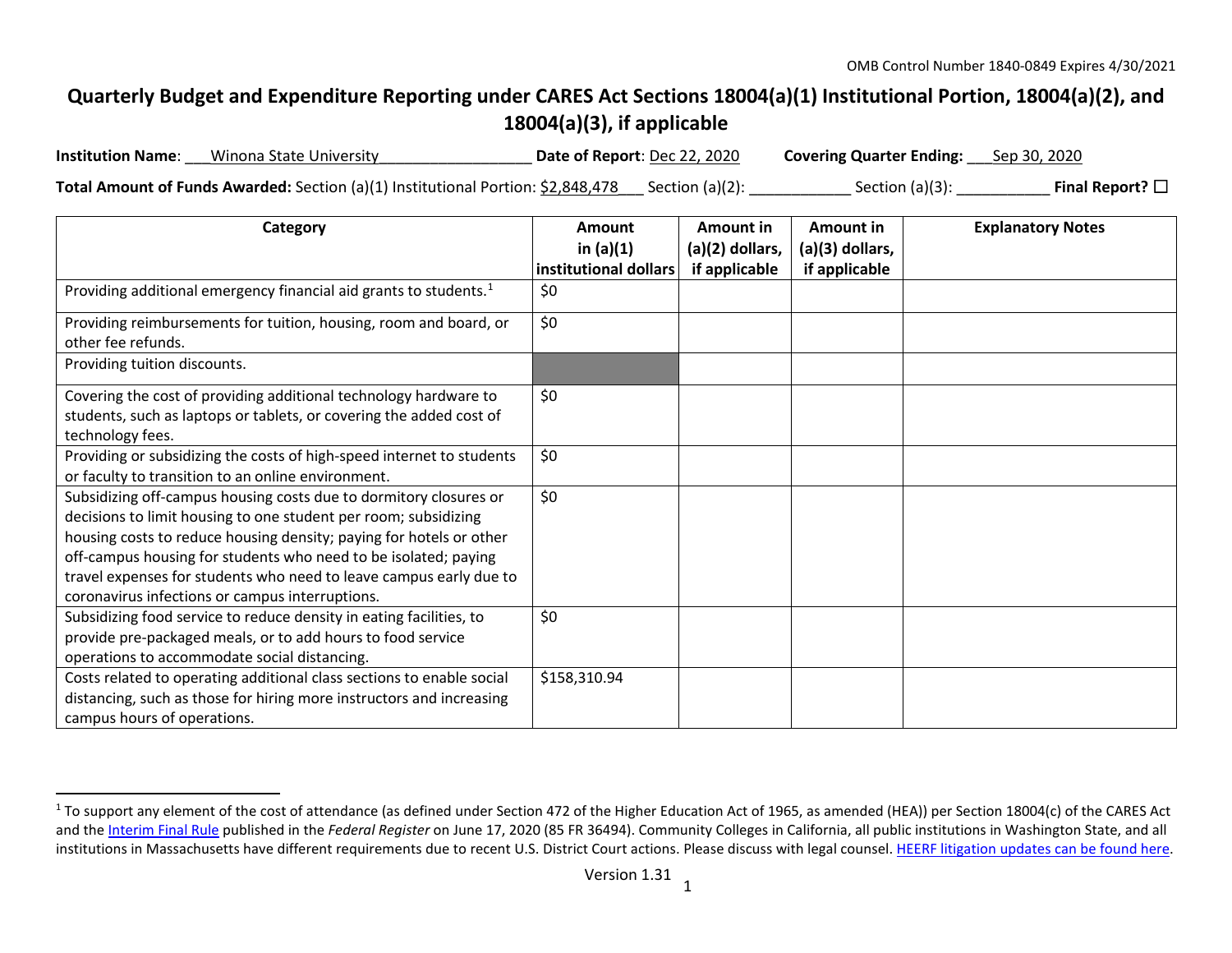<span id="page-1-2"></span><span id="page-1-1"></span><span id="page-1-0"></span>OMB Control Number 1840-0849 Expires 4/30/2021

| Category                                                                | Amount                | Amount in       | Amount in       | <b>Explanatory Notes</b>          |
|-------------------------------------------------------------------------|-----------------------|-----------------|-----------------|-----------------------------------|
|                                                                         | in $(a)(1)$           | (a)(2) dollars, | (a)(3) dollars, |                                   |
|                                                                         | institutional dollars | if applicable   | if applicable   |                                   |
| Campus safety and operations. <sup>2</sup>                              | \$429,544.50          |                 |                 |                                   |
| Purchasing, leasing, or renting additional instructional equipment      | \$28,840.00           |                 |                 |                                   |
| and supplies (such as laboratory equipment or computers) to reduce      |                       |                 |                 |                                   |
| the number of students sharing equipment or supplies during a           |                       |                 |                 |                                   |
| single class period and to provide time for disinfection between        |                       |                 |                 |                                   |
| uses.                                                                   |                       |                 |                 |                                   |
| Replacing lost revenue due to reduced enrollment.                       |                       |                 |                 |                                   |
|                                                                         |                       |                 |                 |                                   |
| Replacing lost revenue from non-tuition sources (i.e., cancelled        |                       |                 |                 |                                   |
| ancillary events; disruption of food service, dorms, childcare or other |                       |                 |                 |                                   |
| facilities; cancellation of use of campus venues by other               |                       |                 |                 |                                   |
| organizations, lost parking revenue, etc.). <sup>3</sup>                |                       |                 |                 |                                   |
| Purchasing faculty and staff training in online instruction; or paying  | \$0                   |                 |                 |                                   |
| additional funds to staff who are providing training in addition to     |                       |                 |                 |                                   |
| their regular job responsibilities.                                     |                       |                 |                 |                                   |
| Purchasing, leasing, or renting additional equipment or software to     | \$107,326.97          |                 |                 |                                   |
| enable distance learning, or upgrading campus wi-fi access or           |                       |                 |                 |                                   |
| extending open networks to parking lots or public spaces, etc.          |                       |                 |                 |                                   |
| Other Uses of (a)(1) Institutional Portion funds. <sup>4</sup>          | \$13,584.42           |                 |                 | Reimburse Student Travel expenses |
|                                                                         |                       |                 |                 | for cancelled trips               |

 $<sup>2</sup>$  Including costs or expenses related to the disinfecting and cleaning of dorms and other campus facilities, purchases of personal protective equipment (PPE), purchases of</sup> cleaning supplies, adding personnel to increase the frequency of cleaning, the reconfiguration of facilities to promote social distancing, etc.

 $3$  Including continuance of pay (salary and benefits) to workers who would otherwise support the work or activities of ancillary enterprises (e.g., bookstore workers, foodservice workers, venue staff, etc.).

<sup>&</sup>lt;sup>4</sup> Please post additional documentation as appropriate and briefly explain in the "Explanatory Notes" section. Please note that costs for Section 18004(a)(1) Institutional Portion funds may only be used "to cover any costs associated with significant changes to the delivery of instruction due to the coronavirus, so long as such costs do not include payment to contractors for the provision of pre-enrollment recruitment activities; endowments; or capital outlays associated with facilities related to athletics, sectarian instruction, or religious worship."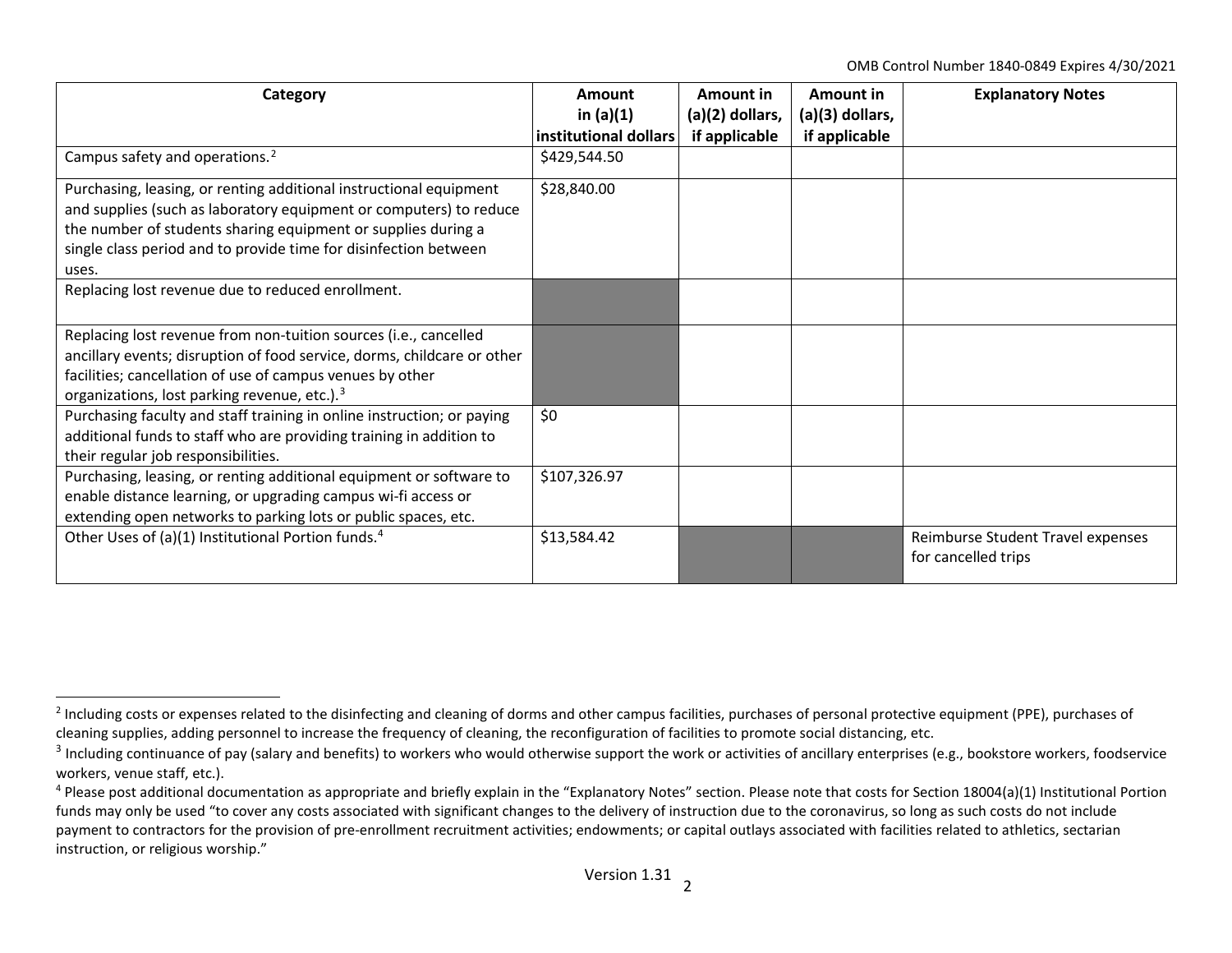<span id="page-2-0"></span>OMB Control Number 1840-0849 Expires 4/30/2021

| Category                                                          | <b>Amount</b><br>in $(a)(1)$<br>$ $ institutional dollars $ $ | Amount in<br>$(a)(2)$ dollars,<br>if applicable | <b>Amount in</b><br>$(a)(3)$ dollars,<br>if applicable | <b>Explanatory Notes</b> |
|-------------------------------------------------------------------|---------------------------------------------------------------|-------------------------------------------------|--------------------------------------------------------|--------------------------|
|                                                                   |                                                               |                                                 |                                                        |                          |
| Other Uses of (a)(2) or (a)(3) funds, if applicable. <sup>5</sup> |                                                               |                                                 |                                                        |                          |
| <b>Quarterly Expenditures for each Program</b>                    | \$737,606.83                                                  |                                                 |                                                        |                          |
| <b>Total of Quarterly Expenditures</b>                            |                                                               |                                                 |                                                        |                          |

**Form Instructions***Completing the Form*: On each form, fill out the institution of higher education (IHE or institution) name, the date of the report, the appropriate quarter the report covers (September 30, December 31, March 31, June 30), the total amount of funds awarded by the Department (including reserve funds if awarded), and check the box if the report is a "final report." In the chart, an institution must specify the amount of expended CARES Act funds for each funding category: Sections 18004(a)(1) Institutional Portion, 18004(a)(2), and 18004(a)(3), if applicable. Section 18004(a)(2) funds includes CFDAs 84.425J (Historically Black Colleges and Universities (HBCUs)), 84.425K (Tribally Controlled Colleges and Universities (TCCUs)), 84.425L (Minority Serving Institutions (MSIs)), 84.425M (Strengthening Institutions Program (SIP)); Section 18004(a)(3) funds are for CFDA 84.425N (Fund for the Improvement of Postsecondary Education (FIPSE) Formula Grant). Each category is deliberately broad and may not capture specific grant program requirements. Explanatory footnotes help clarify certain reporting categories. While some items in the chart are blocked out, please note that the blocking of such items is consistent with Department guidance and FAQs and is not definitive. Provide brief explanatory notes for how funds were expended, including the title and brief description of each project or activity in which funds were expended. Do not include personally identifiable information (PII). Calculate the amount of the Section 18004(a)(1) Institutional Portion (referred to as "(a)(1) institutional" in the chart), Section 18004(a)(2) (referred to as "(a)(2)" in the chart), and Section 18004(a)(3) (referred to as "(a)(3)" in the chart) funds in the "Quarterly Expenditures for each Program" row, and the grand total of all three in the "Total of Quarterly Expenditures" row. Round expenditures to the nearest dollar.

*Posting the Form*: This form must be conspicuously posted on the institution's primary website on the same page the reports of the IHE's activities as to the emergency financial aid grants to students made with funds from the IHE's allocation under Section 18004(a)(1) of the CARES Act (Student Aid Portion) are posted. It may be posted in an HTML webpage format or as a link to a PDF. A new separate form must be posted covering each quarterly reporting period (September 30, December 31, March 31, June 30), concluding after either (1) posting the quarterly report ending September 30, 2022 or (2) when an institution has expended and liquidated all (a)(1) Institutional Portion, (a)(2), and (a)(3) funds and checks the "final report" box. IHEs must post this quarterly report form no later than 10 days after the end of each calendar quarter (October 10, January 10, April 10, July 10) apart from the first report, which is due October 30, 2020. For the first report using this form, institutions must provide their cumulative expenditures from the date of their first HEERF award through September 30, 2020. Each quarterly report must be separately maintained on an IHE's website or in a PDF document linked directly from the IHE's CARES Act reporting

<sup>&</sup>lt;sup>5</sup> Please post additional documentation as appropriate and briefly explain in the "Explanatory Notes" section. Please note that costs for Sections 18004(a)(2) and (a)(3) funds may only be used "to defray expenses, including lost revenue, reimbursement for expenses already incurred, technology costs associated with a transition to distance education, faculty and staff trainings, payroll incurred by institutions of higher education and for grants to students for any component of the student's cost of attendance (as defined under section 472 of the HEA), including food, housing, course materials, technology, health care, and child care."